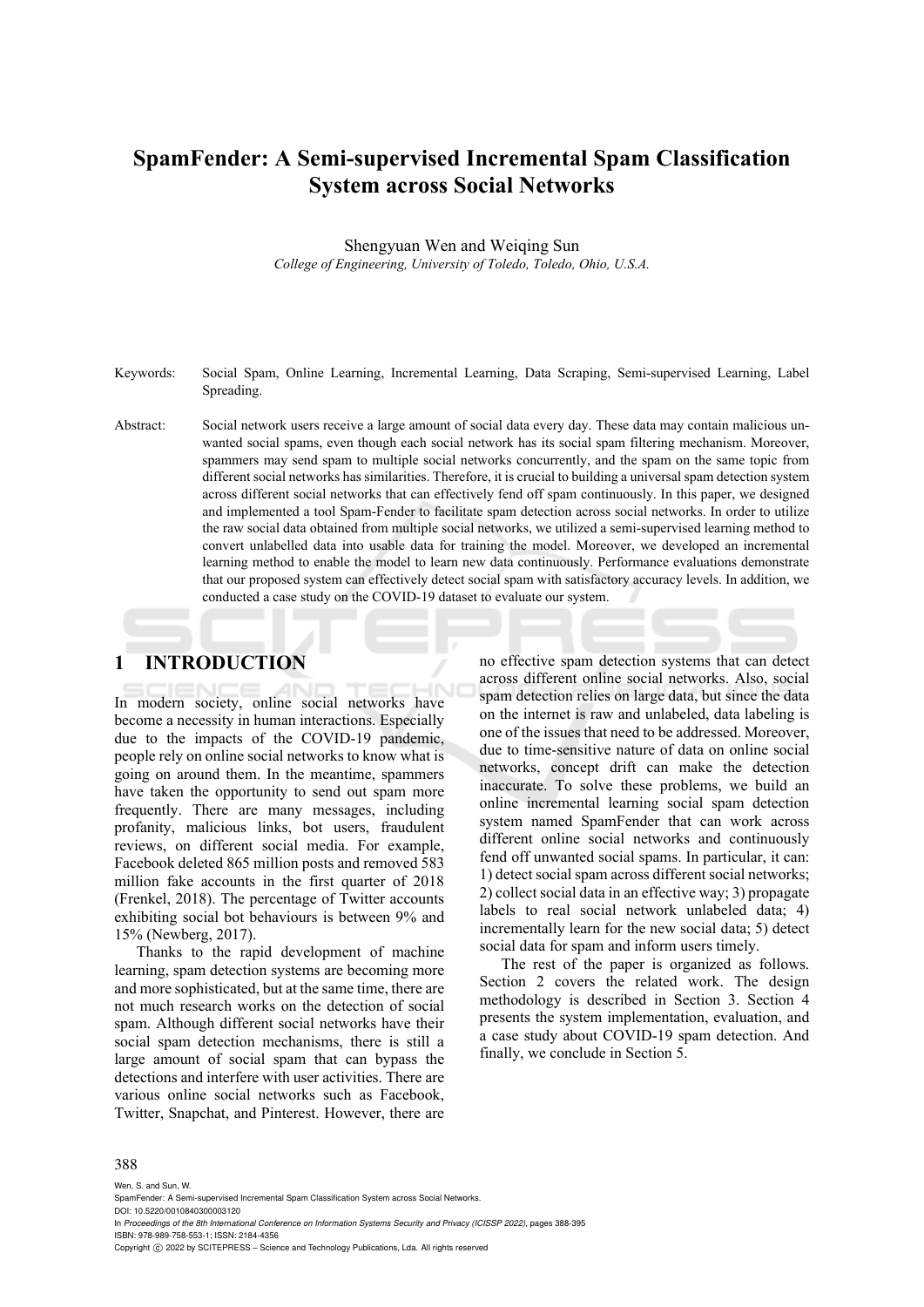## **2 RELATED WORK**

With the increasing number of social network users, people begin paying attention to social spam detection. Social spam is featured by crossing multiple platforms, with large volume, and everincreasing. For different social networks, spammers may send social spam with similar content. When the spam detector is not limited to a specific social network, the detection efficiency and accuracy rate will be significantly improved. Xu proposed spam detection across online social networks (Xu et al., 2016), Wang proposed a framework to detect social spam in different social networks and websites (Wang et al., 2011). Fakhraei proposed a collective spammer detection method in evolving multi-relational social networks (Fakhraei et al., 2015).

There is some research about incremental learning for spam detection. Sheu et al. (2017) proposed an efficient incremental learning mechanism for email spam detection. Kho et al. (2019) proposed an incremental learning method for spoof fingerprint detection. Yang et al. (2017) proposed an incremental laplacian regularization extreme learning machine for online learning. Sanghani and Kotecha (2019) proposed an incremental personalized E-mail spam filter using a novel TFDCR feature. Peris and Casacuberta (2019) proposed an online learning for effort reduction in interactive neural machine translation. Luo et al. (2020) developed an appraisal of incremental learning methods. Guan and Zhu (2005) proposed an incremental approach to geneticalgorithms-based classification. Li et al. (2010) proposed an incremental feature selection algorithm for data stream classification. Polikar et al. (2001) proposed an incremental learning algorithm for supervised neural networks. However, previous researches haven't implemented a practical system to detect social spam.

In addition, we also used real data collected from multiple social networks. For data collection, a wellknown tool called Tweepy (Roesslein, 2021) can be used to collect tweets. Another tool GetOldTweets (Mottl, 2019) uses tweet crawling and can bypass the two-week collection limit. Since the raw data is unlabelled, we also adopted the Semi-Supervised learning method to propagate the labels automatically. Sedhai and Sun (2017) proposed a semi-supervised spam detection method in the Twitter stream. Whissell and Clarke (2011) proposed a clustering method for semi-supervised spam filtering. Chen et al. (2018) proposed a semisupervised clue fusion for spammer detection in Sina Weibo. Imam et al. (2019) proposed a semisupervised learning approach for tackling twitter spam drift. However, most of these approaches focus on a single social network, unlike ours.

# **3 DESIGN METHODOLOGY**

Based on the literature study, an ideal spam detection system for online social networks should meet the following requirements: 1) It should work across multiple social networks seamlessly; 2) It should work continuously; 3) It should have high spam detection accuracy and efficiency; 4) It should require minimal user configuration efforts.

### **3.1 System Design**

The system architecture of SpamFender, as shown in Fig. 1, is divided into two phases: the offline training phase and the online learning phase.

In the offline training phase, we performed data collection, labelling, pre-processing, crossvalidation, and then used multiple classification algorithms for training and classification. For data collection, we scraped real-world data across different online social networks and then carried out data pre-processing to facilitate natural language classification. In particular, we removed punctuation and stop words, performed tokenization and lemmatization, and then applied term frequency– inverse document frequency (TF-IDF) vectorization (Ramos, 2003) to the data. For the model training, in order to prevent overfitting, we used cross-validation by dividing the dataset into ten subsets. A subset was selected from 10 subsets as the test set in turn. At the end of this offline phase, we tested and measured the performance of the classification algorithms and provided the trained models for the online learning phase for real-time spam detection.

In the online learning phase, the real-world users' social data from multiple social networks will be collected using our self-developed tools and then go through the data pre-processing, which is similar to that used in the previous phase. After that, the classification module will work on the processed data by using the trained models. Finally, the users will be notified of the posts as spam. In addition, we designed an incremental learning system with label propagation so that the model can be trained continuously. The model can learn new social spam features on social media in time and detect new social spam.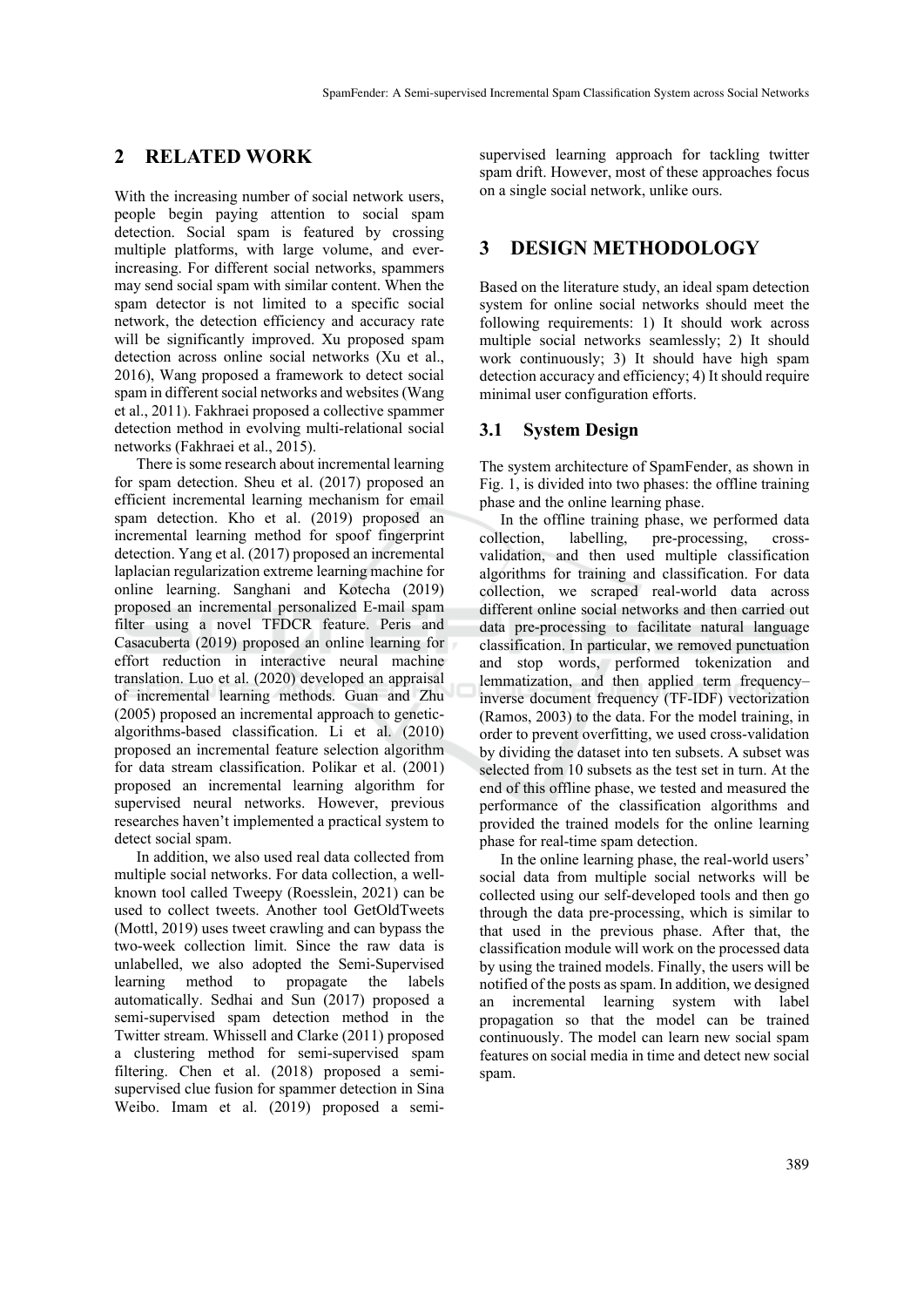

Figure 1: SpamFender Architecture.

## **3.2 Key Design Considerations**

Now that we know the SpamFender architecture, it is important to discuss a few key design components, including incremental learning, semi-supervised learning, and the support of multiple social networks.

## **3.2.1 Incremental Learning**

Incremental learning can learn useful information from new and incremental data. Meanwhile, it does not require access to the original data that has been used to train the model. Specifically, it has the ability to continuously process the streaming flow of information in the real world, retain or even integrate and optimize old knowledge while adopting new knowledge. The adoption of incremental learning is instrumental in enabling SpamFender to detect social spam in an adaptive and continuous manner.

#### **3.2.2 Semi-supervised Learning**

Labelled data is much harder to obtain than unlabelled data. As the collected raw data is unlabelled, there should be an efficient data labelling method for preparing data for the training. The label propagation algorithm is a commonly used semisupervised learning method in machine learning, which is used to assign labels to unlabelled samples. The label propagation algorithm constructs an edgeweighted graph through the similarity of all samples, and then each sample performs label propagation between its neighbouring samples.

In the online learning phase, the streaming data was cumulatively collected and converted to minibatch data. And after basic pre-processing, the minibatch data will be transformed into the label propagation module where the previously labelled social data would be pre-processed and selected highvalued features will be used in label propagation. The unlabelled social data will be converted to labelled

data after applying to label propagation, as shown in Fig. 2.



Figure 2: Label Spreading in SpamFender.

### **3.2.3 Support of Multiple Social Networks**

Due to the diversity of social networks, the same type of social spam can be sent to more than one social network by a spammer. And therefore, it would be more cost-effective to consider multiple social networks at the same time. We have therefore collected data from more than one social network so that our model is not limited to detecting social spams in one social network, and we can input text data from any social network into our model for detection. At the same time, to further enhance our model's ability to support multiple social networks, the training dataset of the model is extended by collecting raw data from different social networks and transforming the raw data into the training dataset through label propagation. The detection capability of the model is also enhanced when the training data come from various social networks. TIONS

# **4 IMPLEMENTATION AND EVALUATION**

1651

We implement a prototype of SpamFender by following the system architecture depicted in Fig. 1.

#### **4.1 System Implementation**

#### **4.1.1 Data Collection and Processing**

In our implementation, for the offline phase, we developed data collection tools for both Twitter and Facebook. For Twitter data collection, we made use of a python library CollectOldTweet. It can bypass Twitter API limitation that a developer can only collect tweets data less than 2 weeks old. However, the library can be easily detected by Twitter when reaching the request sending limit. Hence, we used a sleep timer to automatically pause the collection module for 10 minutes. In this way, we collected about 6,000 tweets on specific topics: bitcoin and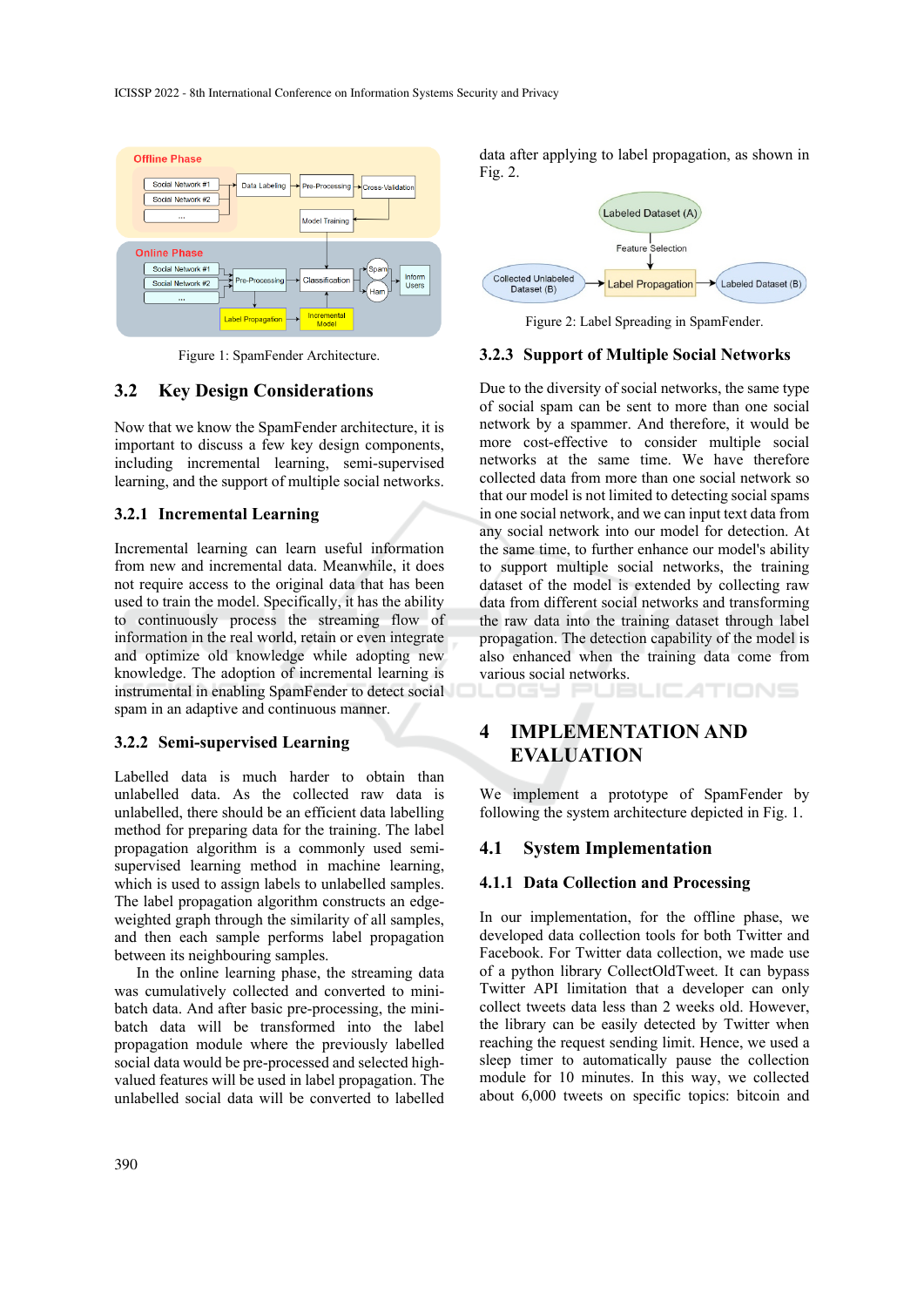news, and around 2,000 tweets in the chronological order, as part of our initial training dataset. For Facebook, we used an online collecting tool Netvizz (UP2, 2015), and collected about 5,000 of the posts. We then manually labelled this part of data and did some exploratory analysis of it. The data collected in this phase was also used in the online phase label propagation processing as a learnable dataset.

After the data collecting process, we got a total of 13,721 data records, including 6,445 spam and 7,276 ham. The spam rate is 46.97% in our dataset, which is close to the real-world ratio of around 40%.

Data processing is a must-do in natural language classification. For punctuations and stop words removing, we used String.punctuation which is a preinitialized constant in Python 3, a list of stop words contained by NLTK (NLTK Team, 2021), and a common natural language processing library. And then we used re.split() function to split text into words (tokens) and used .lower() function to convert them into lower case. Lemmatization converts the different forms of a word to its root word. Thus, they can be analyzed as a single word. We adopted a WordNet Lemmatizer in NLTK to lemmatize the sentences in the dataset. Then we used a TF-IDF vectorizer provided in scikit-learn to calculate the frequency of words. After applying the TF-IDF vectorizer, the content was transformed into a 5,000-column frequency table.

### **4.1.2 Algorithm Selection**

In our prototype, different classification algorithms can be selected, such as Multinomial Naïve Bayes, Bernoulli Naïve Bayes, Decision Tree, Random Forest, Neural Network, SVC, Logistic Regression, SGD Classifier, Passive-Aggressive Classifier, and Perceptron. The algorithm with better performance can be selected for the online learning phase to detect social spam during real time. In this phase we used 10-fold cross-validation by dividing the entire manually labelled dataset into 10 subsets, rotating 9 subsets as the training set and one data set as the test set, taking the average of the ten results. In the later sections we compared multiple performance metrics of different algorithms. Meanwhile, the trained models will be stored by using the Pickle package (Kimbro et al, 2019) in the offline phase.

TECHNO

#### **4.1.3 Online Learning**

In the online phase, we used the Selenium (Stewart, 2021) package to simulate user actions and login accounts to collect tweets and posts related to the users. After the program is running, there will be a

Chrome window started with a Chromedriver (Chromium, 2021) program pre-installed. Next, Chrome is being controlled automatically to login to an account with a preserved credential and scrape the posts in the mini window. The program uses HTML locators to download posts. The data scraped from web pages was cleaned by the pre-processing component. Finally, we used the Pickle package to load the trained model to detect the spam. A notification containing the spam post will be sent to the user by using social networks API message functions when a spam is detected.

#### **4.1.4 Incremental Learning**

For the incremental learning module, we make our data collector periodically collect the social news data from social networks. When the amount of data reaches the threshold, the data will be batched into a mini dataset. In the experimentation, we collected ten batches with a total of 240,000 records. Natural language pre-processing can reduce the data size and classification time through punctuations and stop words removing, tokenizing, lemmatization, and TF-IDF. The mini dataset will then be annotated by label propagation. In this module, we used the data collected in the offline phase as an input learnable labelled data set for label propagation and used the label propagation method with the radial basis function (RBF) kernel in scikit-learn. The dataset labelled by propagation will be used in partial fit (to reduce memory usage) to several incremental learning algorithms: Multinomial Naïve Bayes, Bernoulli Naïve Bayes, Perceptron, SGD Classifier, and Passive-Aggressive Classifier. After each time partial fit, every algorithm can predict the social spam and then continuously learn the new data. Fig. 3 shows the incremental learning module architecture. We will elaborate on the performances of different algorithms in the evaluation section.



Figure 3: Incremental Learning Module Architecture.

#### **4.2 System Evaluations**

Our evaluation was performed by running SpamFender on a PC workstation with Windows 10 64-bit Operating System, AMD Ryzen 1700X 8-Core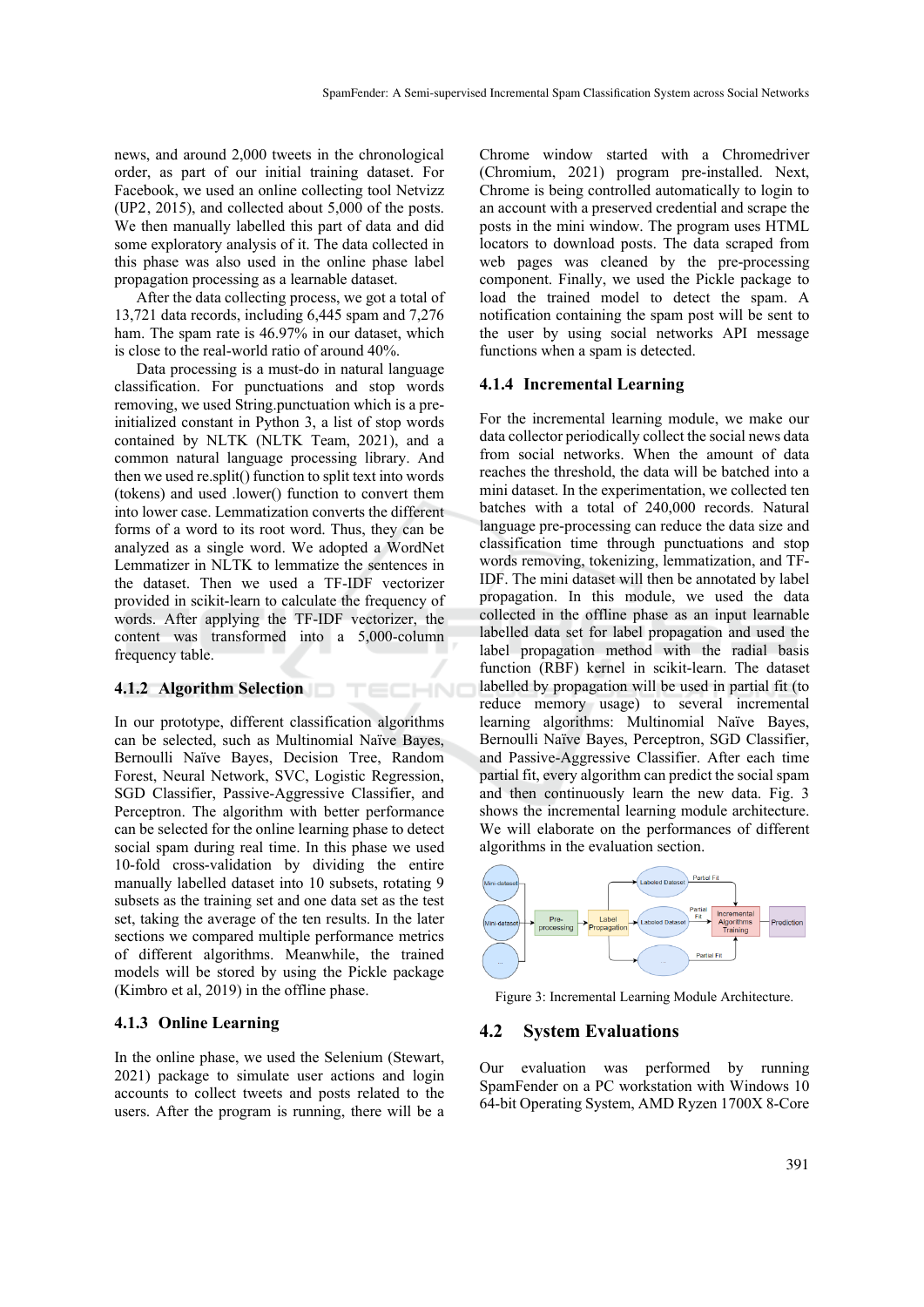CPU @ 3.4GHz, and 24GB RAM. The evaluation consists of two steps: offline phase evaluation and online phase evaluation.

### **4.2.1 Offline Phase Evaluation**

In the offline phase, we compared the performance of several algorithms, including multinomial Naive Bayes, decision tree, random forest, logistic regression, support vector classification, basic neural network, stochastic gradient descent classifier, and passive-aggressive classifier. The metrics we used include accuracy, precision, recall rate, AUC, and running time in our experimentation. Accuracy is the ratio of the number of samples correctly classified by the classification model to the total number of samples. Precision is the ratio of the number of positive samples correctly classified by the model to the total number of positive samples. The recall rate is the ratio of the number of positive samples with the correct classification of the model to the total number of samples with the correct classification. The receiver operating characteristic (ROC) curve and area under the ROC curve (AUC) are the conventional metrics for evaluating imbalanced classification. The ROC curve of a good classification model should be as close as possible to the upper left corner of the square with area 1. ROC curve illustrates the TPR (True Positive Rate) against the FPR (False Positive Rate), and it is a good performance measurement to show the trade-off between sensitivity (TPR) and specificity (1-FPR). If the curve is closer to the top left corner, it indicates the classifier has good performance. On the other hand, if the curve is closer to the 45-degree diagonal line, it indicates it is less accurate. Fig. 4 shows ROC curves of three algorithms used in our experimentation. In particular, the AUC is the area under the blue line for Random Forest.



Figure 4: ROC Curve & AUC.

Table 1 shows the detailed performance metrics for the algorithms. All the values are averaged over 10 runs. Of all the algorithms we studied, Random Forest has the best overall performance. Neural

Network also performed well, but the running time is much longer than Random Forest. The precision of the Random Forest is higher than Neural Network, which means the Random Forest can identify more positive samples than the Neural Network. Moreover, the AUC of Random Forest is higher than the AUC of Neural Network. The decision tree has a good accuracy, but comparatively a poor precision, which means there was a lot of spam that was not classified properly. Due to the same reason, the recall rate of the Decision Tree is not good as well. We can also see that Multinomial Naive Bayes, Logistic Regression, SGD Classifier, Passive-Aggressive Classifier have comparatively poor accuracy. Because they are linear models and the social spam feature is not in a linear distribution, the performance of these three algorithms is comparatively poor. Since Naive Bayes uses a likelihood function to calculate word probability and takes into account every relevant word in the content, the Naive Bayes algorithms have comparatively higher precision, i.e. identify positive sample ability, than the other linear models.

Table 1: Algorithms Comparison in Offline Phase.

| Algorithms                           | Accuracy | Precision | Recall | <b>AUC</b> | Speed<br>(s) |
|--------------------------------------|----------|-----------|--------|------------|--------------|
| Multinomial<br>Naïve Bayes           | 0.89458  | 0.94      | 0.87   | 0.87       | 0.012        |
| <b>Bernoulli</b><br>Naïve Bayes      | 0.87485  | 0.93      | 0.81   | 0.90       | 0.731        |
| Decision<br>Tree                     | 0.95551  | 0.825     | 0.79   | 0.87       | 0.195        |
| Random<br>Forest                     | 0.97678  | 0.96      | 0.93   | 0.98       | 0.316        |
| Neural<br>Network                    | 0.98162  | 0.93      | 0.95   | 0.96       | 40.24        |
| <b>SVC</b>                           | 0.88007  | 0.72      | 0.59   | 0.75       | 3.220        |
| Logistic<br>Regression               | 0.92647  | 0.88      | 0.73   | 0.91       | 0.338        |
| SGD<br>Classifier                    | 0.86334  | 0.70      | 0.78   | 0.81       | 1.858        |
| Passive-<br>Aggressive<br>Classifier | 0.78046  | 0.66      | 0.83   | 0.82       | 1.011        |
| Perceptron                           | 0.88377  | 0.88      | 0.88   | 0.75       | 0.567        |

#### **4.2.2 Online Phase Evaluation**

For the online phase evaluation, we mainly focused on the incremental learning module. In particular, we tested five different algorithms: Multinomial Naive Bayes, Bernoulli Naive Bayes, Passive-Aggressive Classifier, SGD Classifier, and Perceptron. The result was shown in Table 2 and Fig. 5. As we can see, Multinomial Naive Bayes has a significant improvement as the size of training samples increases. Bernoulli Naive Bayes has a comparative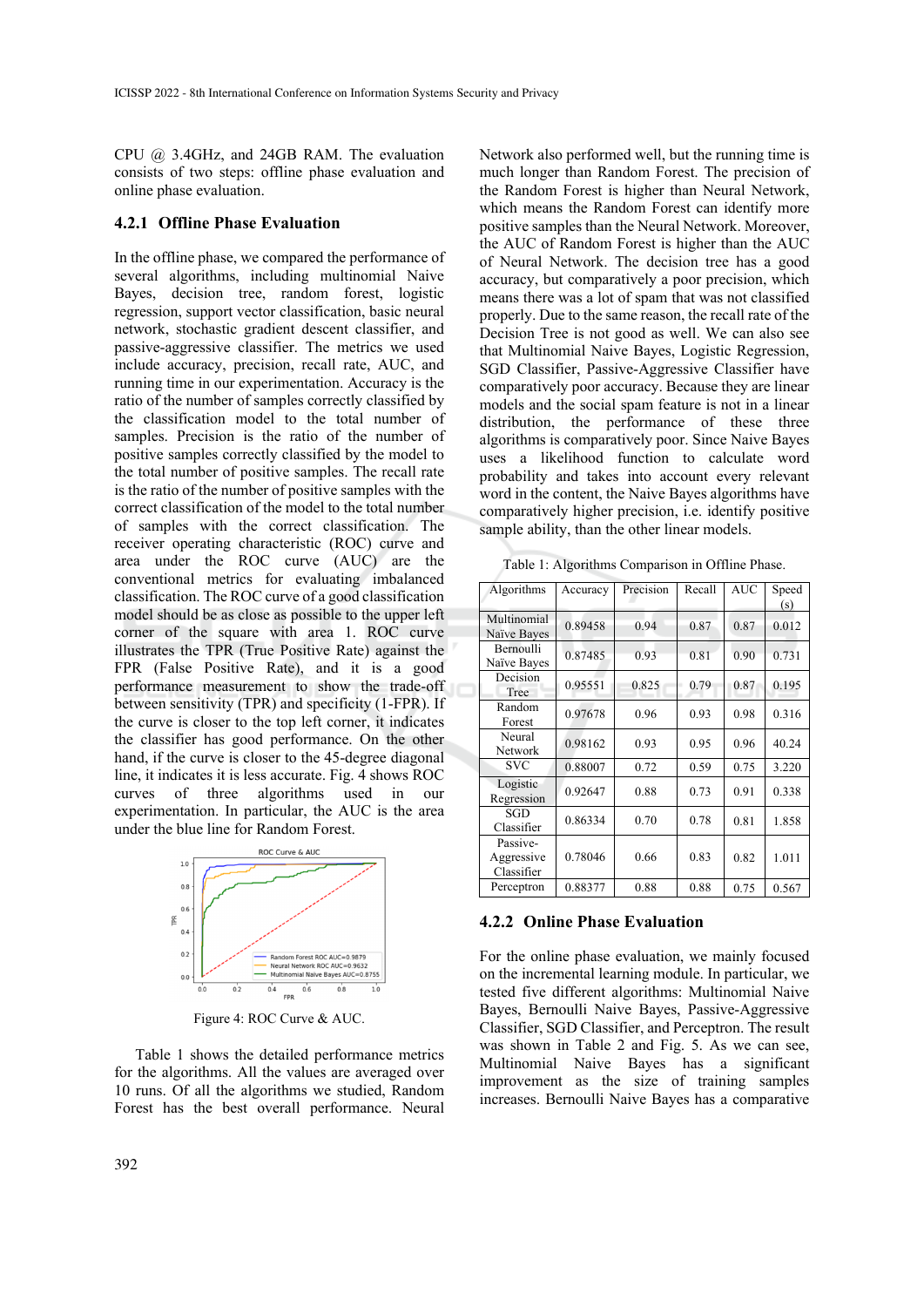higher accuracy and a slight improvement as training samples increase. Passive-Aggressive Classifier, SGD Classifier, and Perceptron have a minor improvement as training samples increase. Because Naive Bayes uses a likelihood function to calculate word probability and takes into account every relevant word in the content, they showed comparatively better performance than the other three algorithms.

Table 2: Incremental Algorithms Accuracy with Increasing Sample Size.

|                                     | Samples Increasing Percentage |       |       |       |       |       |
|-------------------------------------|-------------------------------|-------|-------|-------|-------|-------|
|                                     | 100%                          | 200%  | 300%  | 400%  | 500%  | 600%  |
| Multinomial<br>Naive Bayes          | 0.800                         | 0.830 | 0.860 | 0.872 | 0.879 | 0.881 |
| Bernoulli<br>Naive Bayes            | 0.875                         | 0.878 | 0.881 | 0.879 | 0.883 | 0.882 |
| Passive<br>Aggressive<br>Classifier | 0.798                         | 0.810 | 0.811 | 0.809 | 0.812 | 0.810 |
| SGD<br>Classifier                   | 0.801                         | 0.815 | 0.822 | 0.817 | 0.809 | 0.821 |
| Perceptron                          | 0.788                         | 0.802 | 0.792 | 0.791 | 0.795 | 0.800 |



Figure 5: Incremental Algorithms Accuracy with Increasing Sample Sizes.

## **4.3 Case Study about COVID-19**

In the pandemic period, people are working and studying from home, and most of their communication is online. At the same time, online spams have grown exponentially. More than 300,000 unique online threats have been detected in three months from the start of the coronavirus pandemic, trying to take advantage of the coronavirus crisis and our information about the pandemic and desire for an end to this pandemic (Armstrong, 2020). Some traditional spam detection has struggled to respond in a timely manner. Therefore, we have taken the opportunity to review our system as social spam has emerged on social networks. We did a case study by collecting coronavirus data on social networks and evaluating our model.

#### **4.3.1 COVID-19 Dataset**

Starting from March 2020 to May 2020, we collected around 10 million posts about COVID-19 on social networks using the self-developed tools, and we selected data from different time periods, about 800,000 in total, for this case study.

#### **4.3.2 Label Propagation**

We used the semi-supervised learning method to obtain labels for the COVID-19 dataset.

First, we need to obtain a small number of labels of data to propagate to unlabelled data. We manually labelled 2000 posts; the percentage of social spam is about 35% among those. Then we performed label propagation. In this label propagation, we compared two functions: Label Propagation function and Label Spreading function. Label Propagation function uses the raw similarity matrix constructed from the data with no modifications. In contrast, Label Spreading function minimizes a loss function that has regularization properties, as such, it is often more robust to noise. The algorithm iterates on a modified version of the original graph and normalizes the edge weights by computing the normalized graph Laplacian matrix. There are two kernels for label propagation. The radial basis function (RBF) kernel will generate a fully connected graph, which is stored in memory by a dense matrix. This matrix can be very large, which, combined with the cost of performing the matrix multiplication and iteration of the algorithm, can cause a long runtime. On the other hand, the K-nearest neighbor (KNN) kernel will generate a sparse matrix that is more memory friendly and can reduce the runtime significantly.

Due to the large amount of data in our experiment and the fact that label spreading function slows down much the processing speed when optimizing robustness on noise. Therefore, we chose label propagation function and KNN kernel with a faster running speed.

We also improved the feature selection component. In the previous label propagation, we used all the features instead of selecting specific features for propagating, which made the label propagation process inefficient. And this time, due to a significant increase in the amount of data, as natural language feature extraction needs to vectorize the words of the post to word frequency, there will be expanded into thousands of features. In order to work efficiently, we used the KBest feature selection function in scikit-learn, and selected K features with the highest scores, while the score calculation has three functions: f\_classif, mutual\_info\_classif, chi2.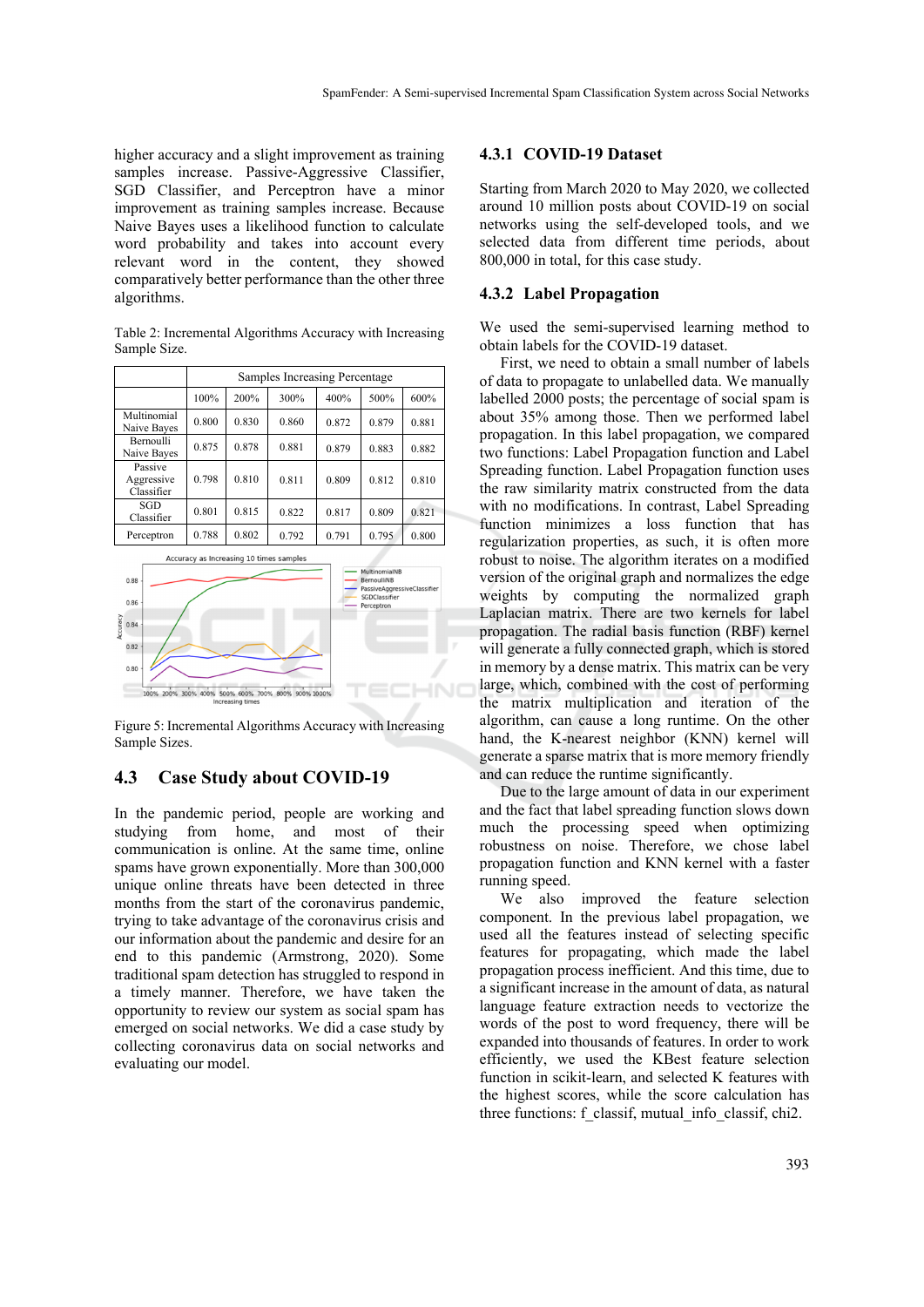We compared the results with different k values and different score equations. As shown in Table 3, we found that the score function using mutual info classif has a much longer run time than the other two. Finally, we selected Chi2 score equation and  $k = 40$ , i.e., the 40 highest scoring features were selected for propagation.

Table 3: KBest Accuracy Changes with Different Score Function and K.

|      | Accuracy         |           |                     |  |
|------|------------------|-----------|---------------------|--|
| K    | chi <sub>2</sub> | f classif | mutual info classif |  |
| 10   | 0.74             | 0.79      | 0.68                |  |
| 20   | 0.71             | 0.73      | 0.74                |  |
| 30   | 0.76             | 0.72      | 0.72                |  |
| 40   | 0.84             | 0.74      | 0.71                |  |
| 50   | 0.79             | 0.73      | 0.7                 |  |
| 100  | 0.77             | 0.72      | 0.66                |  |
| 300  | 0.75             | 0.72      | 0.67                |  |
| 500  | 0.74             | 0.71      | 0.68                |  |
| 1000 | 0.74             | 0.73      | 0.65                |  |

## **4.3.3 Incremental Learning of COVID-19 Dataset**

After the label propagation, we obtained 800,000 data with labels. We then used the data for incremental learning and tested the performance of different algorithms. We split the dataset into a training dataset and a test dataset at a ratio of 8:2. We set the training set learning increment to 32000.



Figure 6: Incremental Algorithms Accuracy Changes in COVID-19 Dataset.

From the trend shown in Figure 6, we can see that the accuracy of the two naive Bayes methods has lower values. And the accuracy of the other 3 linear models is higher than the naive Bayes methods. Among the three, the accuracy of the Passive Aggressive Classifier shows an increasing trend as more samples are learned. The highest accuracy finally reached 0.8786. SGD Classifier and Perceptron show a decreasing trend after the number of samples learned reaches a threshold. Among them,

SGD Classifier reaches the highest accuracy, 0.8770, after learning grows to 5 times the samples, after which the accuracy hardly grows or even decreases no matter how many samples are learned. And Perceptron presents the highest accuracy, 0.8780, when learning reaches 8 times the number of samples, after which there is a significant decrease in accuracy as increasing the number of samples is learned.

Table 4: Incremental Learning Algorithms Run Times for the Case Study.

| Algorithms                       | Training(s) | Prediction(s) |
|----------------------------------|-------------|---------------|
| Multinomial Naïve Bayes          | 5.022392    | 20.43906      |
| Bernoulli Naïve Bayes            | 13.26481    | 64.57252      |
| Passive Aggressive<br>Classifier | 8.537352    | 16.02734      |
| SGD                              | 7.952496    | 15.37584      |
| Perceptron                       | 7.854932    | 16.69584      |

Table 4 demonstrates the running time of the 5 incremental algorithms. The time is obtained by setting a timestamp before the start of the incremental loop and setting a timestamp after the incremental learning loop. Since each loop needs to do training firstly and then prediction, the prediction time is not easy to measure directly. Hence, we set two timestamps to cover both the learning and prediction process, and then subtract the learning time from the total time to get the prediction time.

From Table 4, we can see that the overall time (for both training time and prediction time) of Bernoulli Naive Bayes is the longest. The overall runtime performance of SGD classifier and Perceptron is very similar. While the Passive Aggressive Classifier showed a slightly longer training time and prediction time. Multinomial Naïve Bayes learning time is the shortest, but the prediction time is slightly longer.

# **5 CONCLUSIONS AND FUTURE WORK**

In this research, we develop a semi-supervised incremental learning system SpamFender to detect social spam to address the ever-growing spam issues in different online social networks. Overall, the experiments show that using label propagation to obtain labels is the cost-effective method and incremental learning can obtain an increase in accuracy for continuous learning of new data. For the future work, we will work on incorporating more algorithms into different modules of our system.